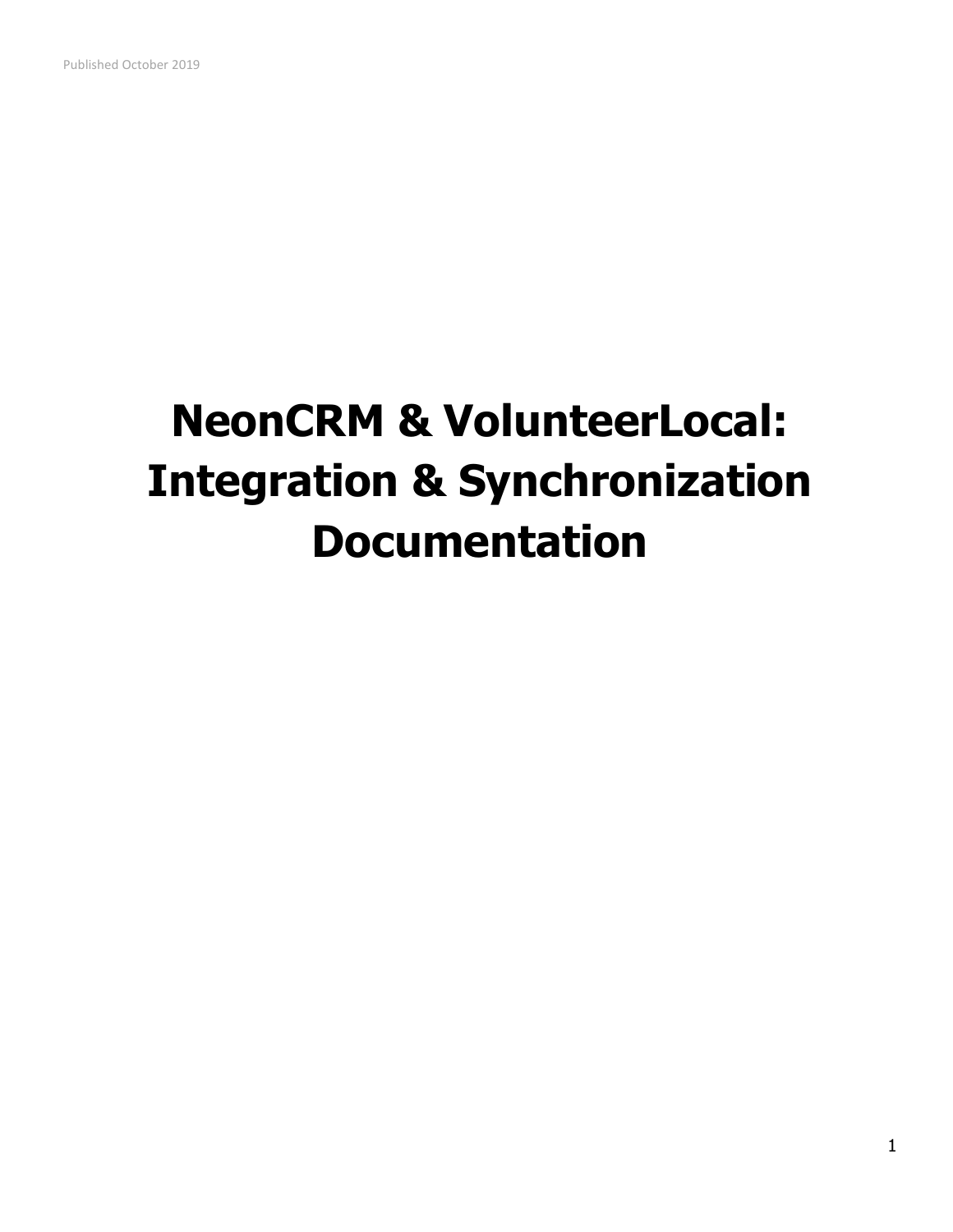Dear NeonCRM and VolunteerLocal customer,

We are pleased to share with you this documentation to assist you in integrating your NeonCRM and VolunteerLocal accounts. If at any time you have questions about the integration, you can contact our support team at [support@volunteerlocal.com.](mailto:support@volunteerlocal.com) We encourage initial integration and API support to start with email so we can assign the right resource.

This integration was developed to help nonprofit organizations like yours more effectively measure donor advocacy by tracking both their time and monetary contributions. Our volunteer management software serves as a satellite solution that feeds this critically important data to your primary CRM, allowing you to track everything under one system.

The integration between NeonCRM and VolunteerLocal was launched in 2019 and will continue to evolve over time. At the time of this writing, the integration is designed to get volunteer hours out of VolunteerLocal and into NeonCRM. It is important to note the integration will create Individual Accounts within NeonCRM if VolunteerLocal is unable to find the volunteer in NeonCRM. We look for matches based on email address and first name.

We have plans to broaden the integration between NeonCRM and VolunteerLocal and welcome your feedback on how the integration can better serve you. You can send your ideas and suggestions to [hello@volunteerlocal.com.](mailto:hello@volunteerlocal.com)

Thank you-

Kaylee Williams President, VolunteerLocal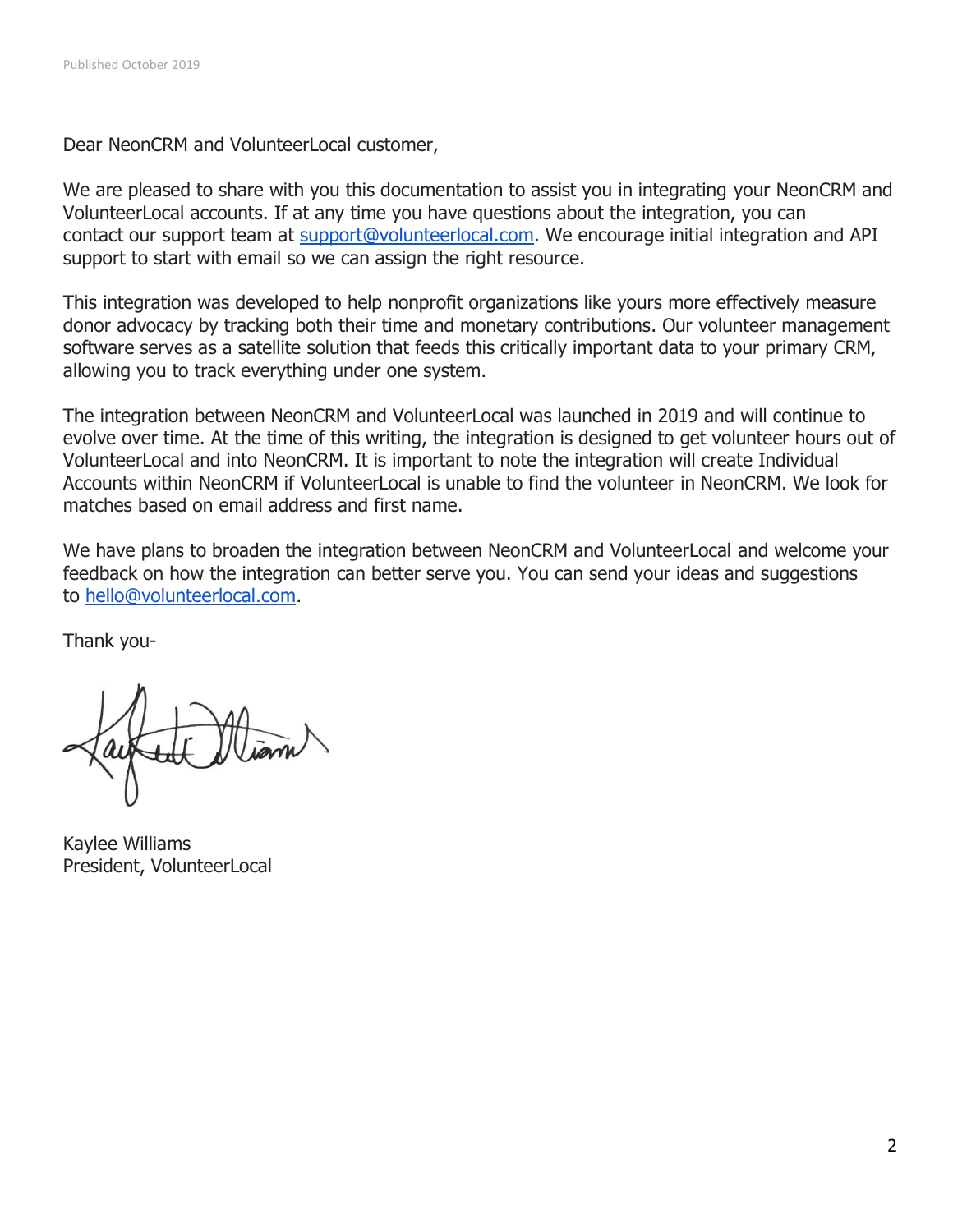### **Step 1: Establish a connection/integration between NeonCRM and VolunteerLocal**

#### **A. Copy your API Key from NeonCRM**

- 1. Log into NeonCRM and go to Settings->User Management
- 2. Click "Edit" next to the user to use for authentication/access.
- 3. Scroll to "API Access" and click the toggle to "Enable" API Access for this user.
- 4. Copy the API Key for later use.

| <b>API Access</b>                                                                       |                                               |                  |  |  |  |
|-----------------------------------------------------------------------------------------|-----------------------------------------------|------------------|--|--|--|
| By enabling API access for this user, you agree to abide by NeonCRM's Terms of Service. |                                               |                  |  |  |  |
| <b>API Access</b>                                                                       | <b>Enabled</b>                                |                  |  |  |  |
|                                                                                         | $API Key \bigcirc$ (hidden for documentation) | Generate New Key |  |  |  |
|                                                                                         |                                               |                  |  |  |  |

#### **B. Copy your Organization ID from NeonCRM**

- 1. Log into NeonCRM and go to Settings->Organization Profile
- 2. Scroll to "Database Information" (under "Account Information") to find your Organization ID.
- 3. Copy the Organization ID for later use.

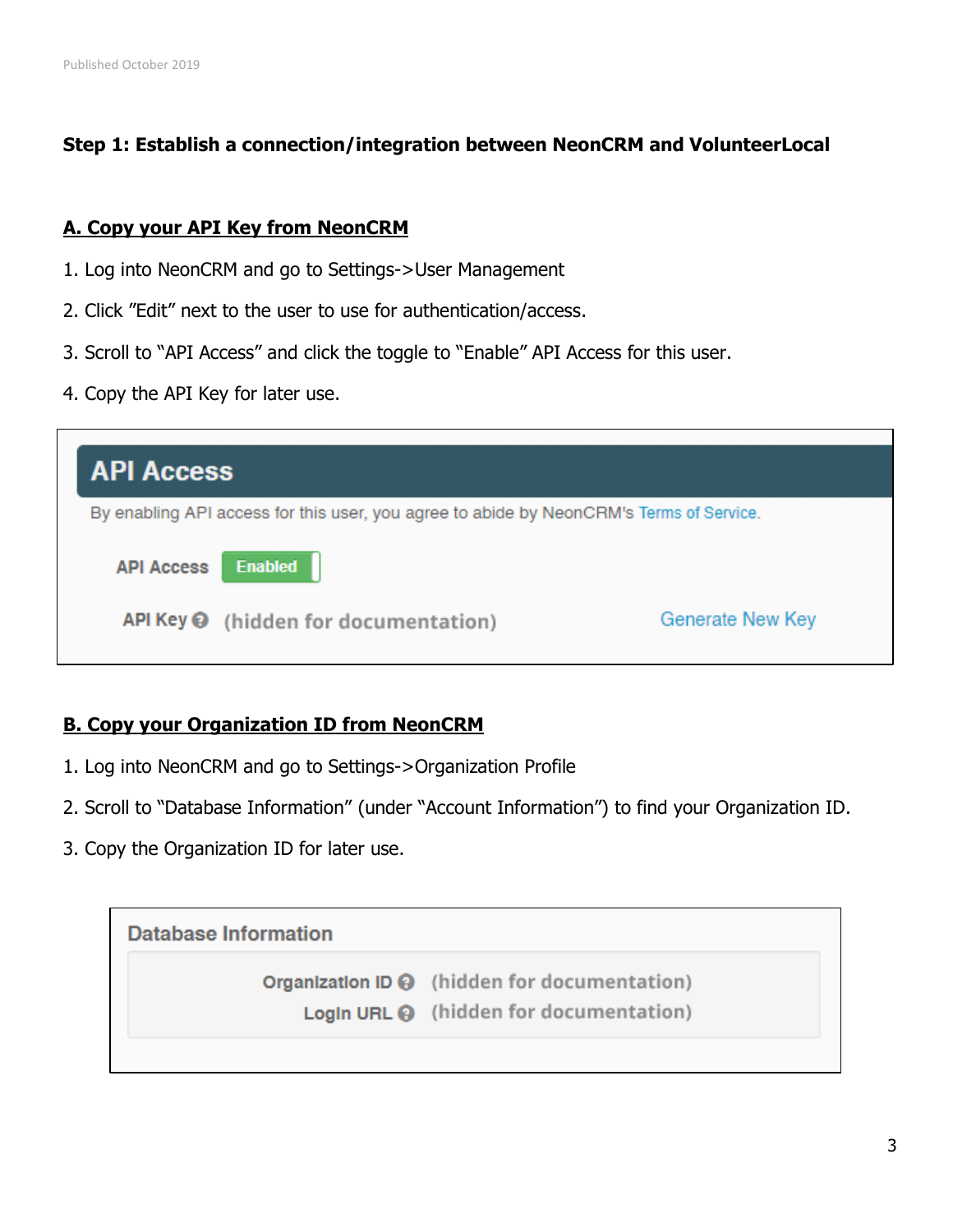# **C. Save the API Key and Organization ID in VolunteerLocal**

- 1. In VolunteerLocal, go to Account->Settings and scroll to "Integrations -> NeonCRM"
- 2. Paste your API Key and Organization ID into the corresponding fields and click the Save button.

| NEON CRM: Your NEON CRM API access is not active. |                          |  |  |
|---------------------------------------------------|--------------------------|--|--|
| API Key:                                          |                          |  |  |
| Organization ID:                                  | Save API Connection Info |  |  |
|                                                   |                          |  |  |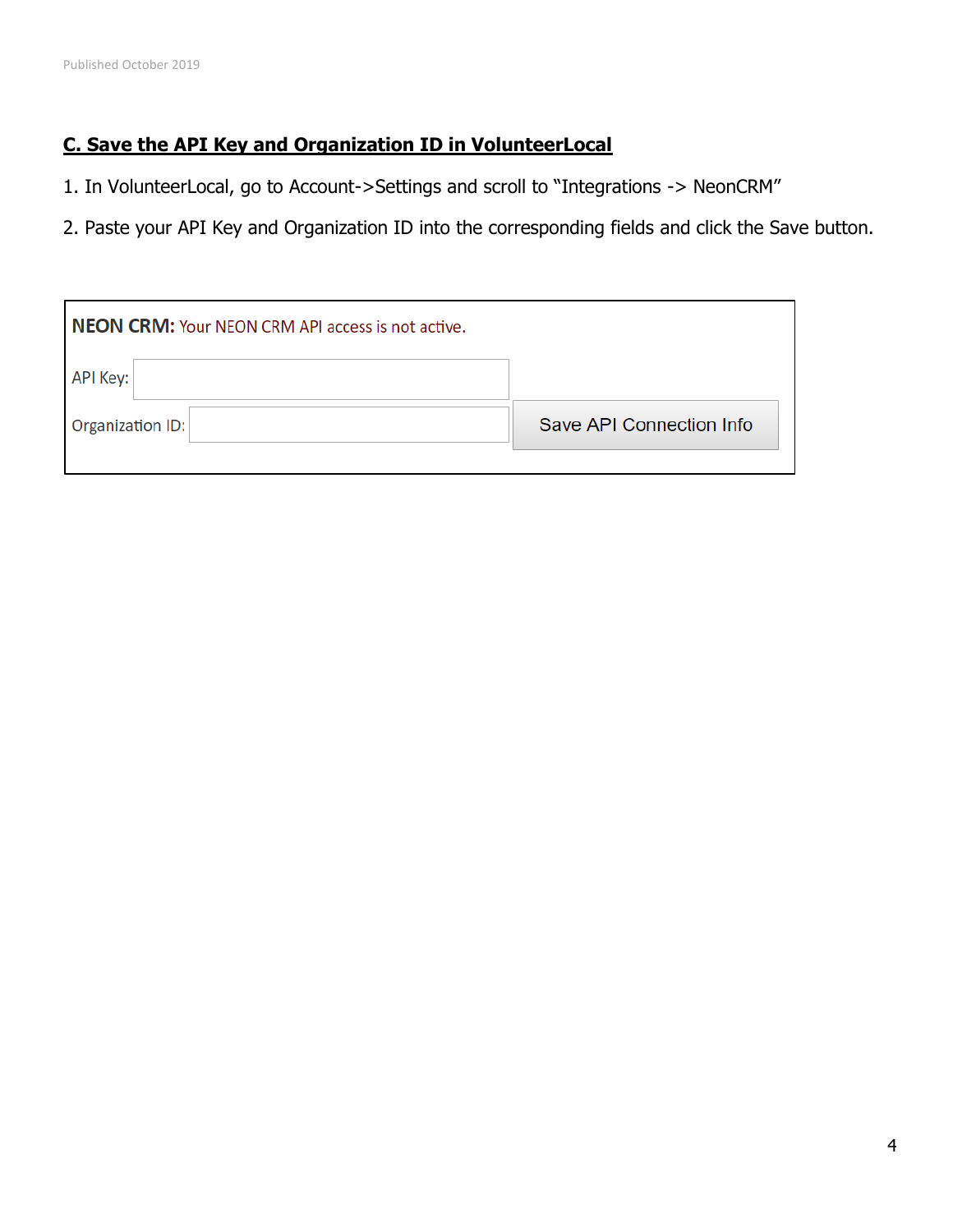# **Step 2: Create the Custom Object which will hold volunteer data**

#### **A. Create a new NeonCRM Custom Object from within VolunteerLocal**

1. In VolunteerLocal, go to Account->Settings and scroll to "Integrations -> NeonCRM" Note: This step assumes the API Key and Organization ID saved in Step 1 created a successful connection between NeonCRM and VolunteerLocal.

2. Click the link labeled [Create new Custom Object]

3. In the new area, enter a name for the Custom Object that describes the data you will synchronize.

4. Click the button labeled "Create Custom Object"

| Use these settings to establish a Custom Object and mapped fields for volunteer hours. |                             |  |  |  |
|----------------------------------------------------------------------------------------|-----------------------------|--|--|--|
| 1. Select the Custom Object to sync to:<br>[Create new Custom Object]<br>[refresh]     |                             |  |  |  |
| Enter a Custom Object name to be created in your NeonCRM.                              |                             |  |  |  |
| Object name:                                                                           | <b>Create Custom Object</b> |  |  |  |
| If you are unsure what to put here, type "Volunteer Hours Tracking"                    |                             |  |  |  |
|                                                                                        |                             |  |  |  |

5. When the Custom Object has been saved, the screen will look similar to this:

Use these settings to establish a Custom Object and mapped fields for volunteer hours.

- 1. Select the Custom Object to sync to: Volunteer hours ▼ [refresh] [Create new Custom Object]
- 2. Match the VolunteerLocal field with the proper field in your NeonCRM system

| Event name:                      | Event name ("Event_name_c")         |
|----------------------------------|-------------------------------------|
| Job name:                        | Job ("Job c")                       |
| Shift start date/time:           | Shift start ("Shift_start_c")       |
| Hours worked (by shift time):    | Hours ("Hours c")                   |
| Hours worked (by check-in time): | Checkin Hours ("Checkin Hours c") ▼ |

# Save NeonCRM Field Mapping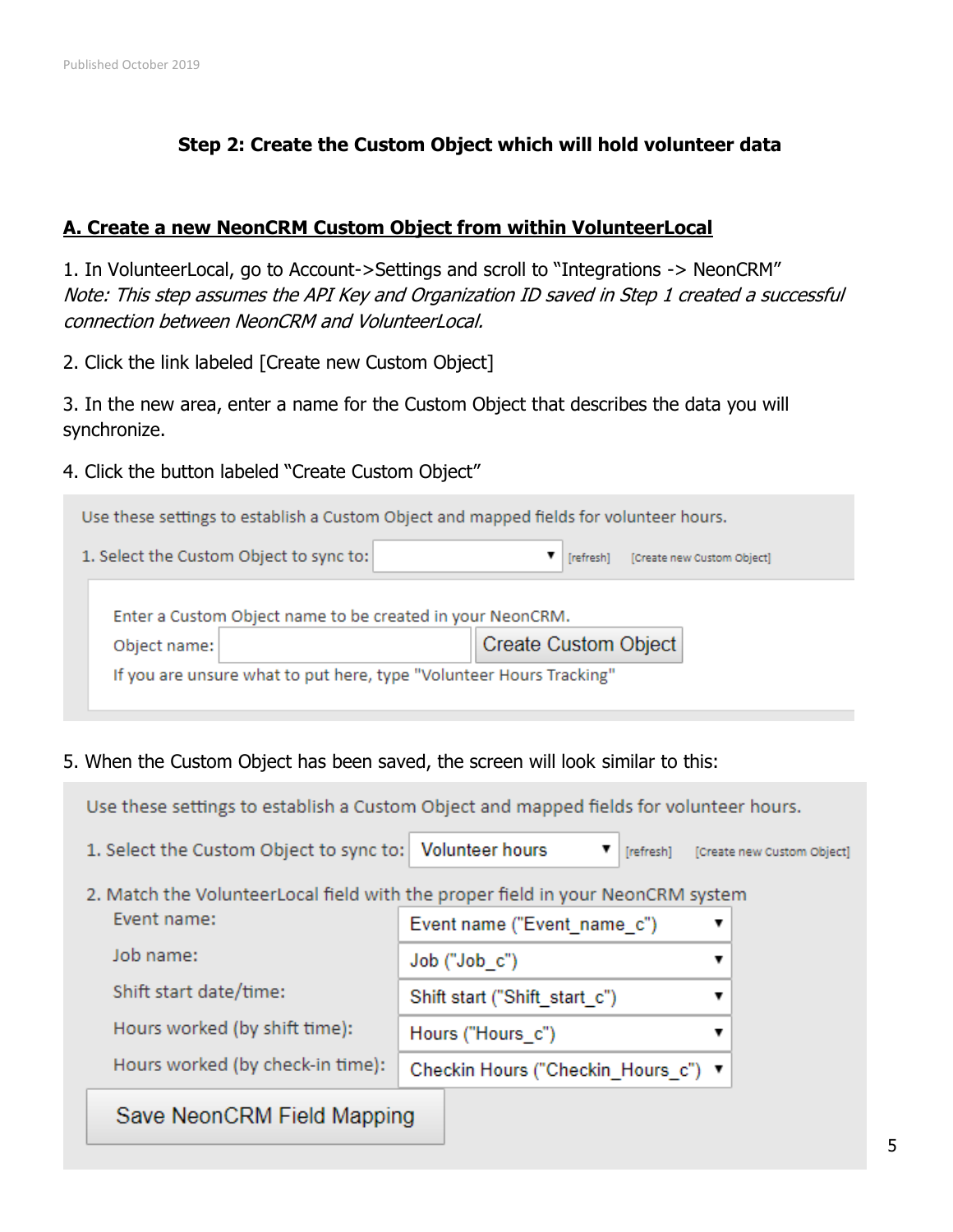### **Step 3: Select/map the fields to synchronize**

## **A. Use the dropdown to select the NeonCRM field (on the right) to synchronize with the corresponding VolunteerLocal field (on the left).**

1. When the fields have been selected, click the Save button.

Notes:

- When a Custom Object is created, VolunteerLocal automatically creates the following fields on the Custom Object: Event name, Job, Shift start, Hours, Checkin Hours.

- The fields will appear in the dropdown, aligned with the proper VolunteerLocal field.

- At the time of this release, VolunteerLocal can synchronize the following VolunteerLocal data to NeonCRM: event name, job name, shift start date/time, hours worked (by shift time), hours worked (by check-in time).

| 2. Match the VolunteerLocal field with the proper field in your NeonCRM system |                                     |  |
|--------------------------------------------------------------------------------|-------------------------------------|--|
| Event name:                                                                    | Event name ("Event name c")         |  |
| Job name:                                                                      | Job ("Job c")                       |  |
| Shift start date/time:                                                         | Shift start ("Shift start c")       |  |
| Hours worked (by shift time):                                                  | Hours ("Hours c")                   |  |
| Hours worked (by check-in time):                                               | Checkin Hours ("Checkin Hours c") ▼ |  |
| Save NeonCRM Field Mapping                                                     |                                     |  |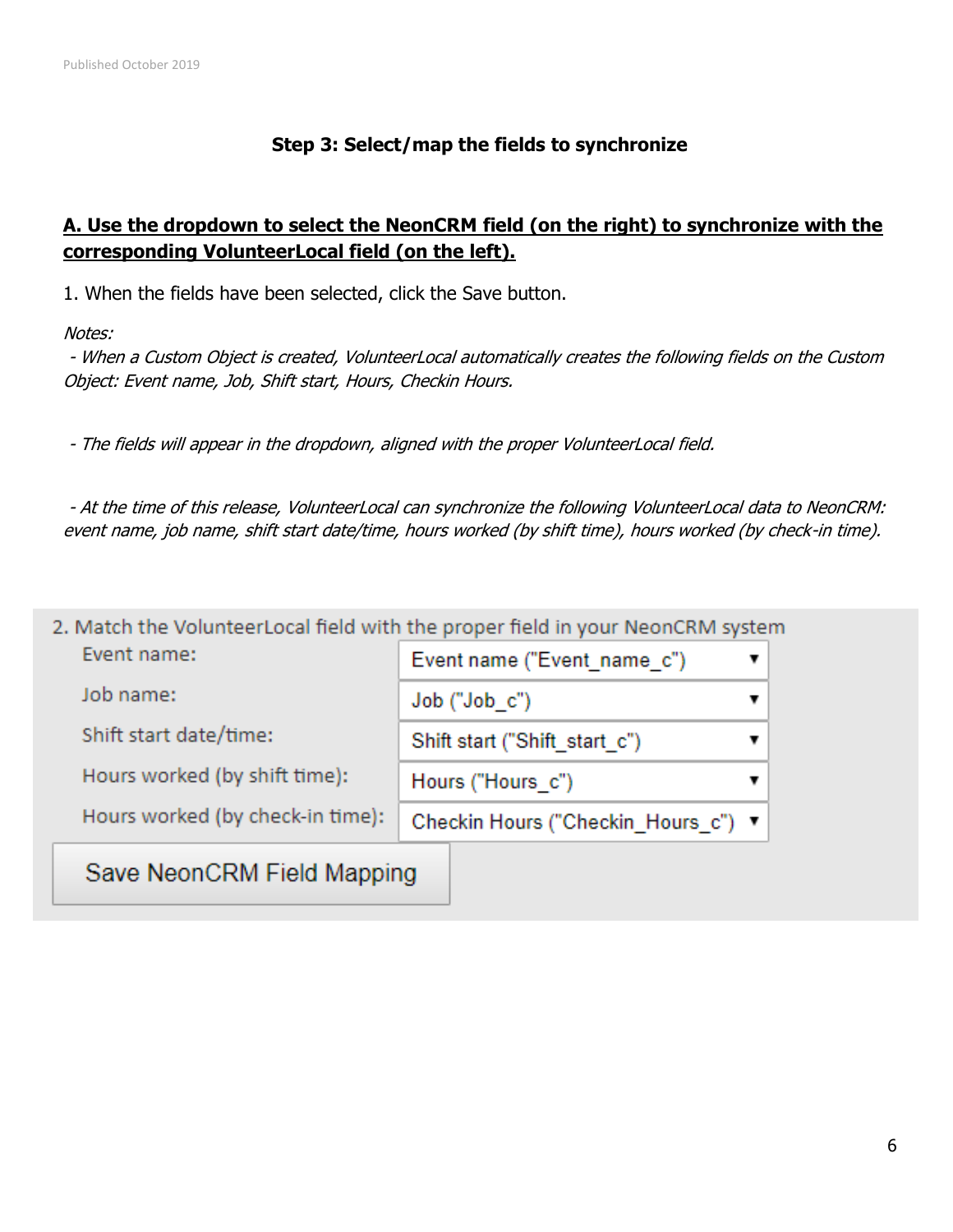#### **Step 4: Synchronize data within VolunteerLocal**

Notes:

- VolunteerLocal uses a contact's email address to search for a matching record on NeonCRM. If multiple entries are returned, VolunteerLocal attempts to find an email + first name match

- If no match is found, VolunteerLocal will create an Individual Account in NeonCRM; at the time of this document release, the Individual Account will be created with a first name, last name and email address.

- VolunteerLocal stores a unique key ("VL key") in NeonCRM for each record synchronized to NeonCRM. This unique key is used to update records that already exist, thereby eliminating the potential for duplicates. Never edit the unique key.

#### **A. Method 1: Synchronize an entire event.**

1. Go to Volunteers->Report and select an event

2. Click the "Sync Hours with Neon CRM" button to synchronize data, from all volunteers in the event, to NeonCRM.

#### **Volunteer Job & Shift Summary**

Select an event. View volunteer detail by expanding jobs and shifts.

| Your Event |  |                                                                                                        | <b>RESET</b> | PRINT (page break after: jobs shifts) |  |
|------------|--|--------------------------------------------------------------------------------------------------------|--------------|---------------------------------------|--|
|            |  | Expand All Show blanks Sort by name Hide full shifts Hide empty shifts Hide past shifts Field settings |              |                                       |  |
| Job#1      |  |                                                                                                        |              | 200/250 filled 80%                    |  |
| Job #2     |  |                                                                                                        |              | 200/250 filled 80%                    |  |

Sync hours with NeonCRM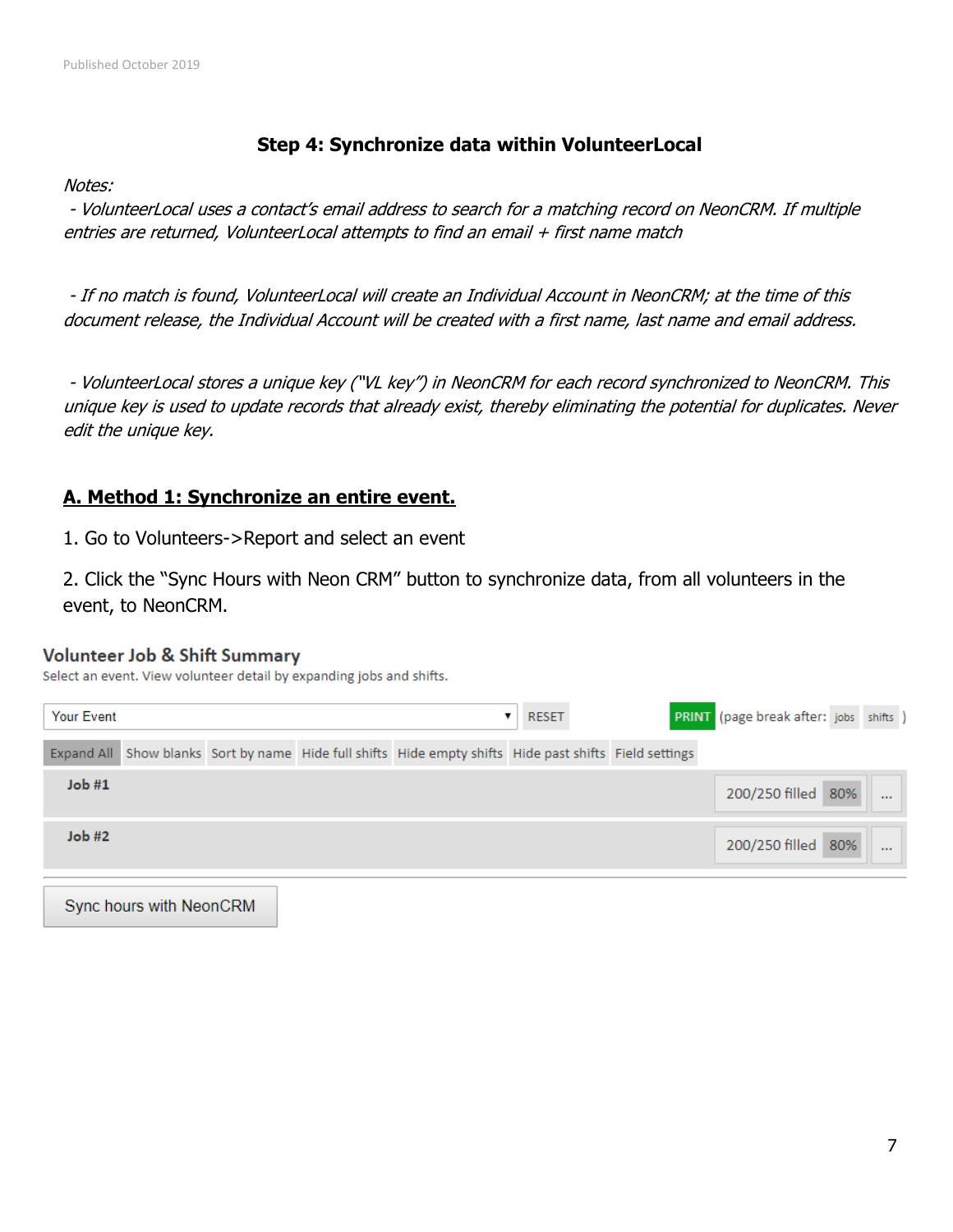Save

Save + Close

Close

#### **B. Method 2: Synchronize a single volunteer profile.**

1. Go to Volunteers->Report and select an event

2. Click the "Sync Hours with Neon CRM" button to synchronize data, from all volunteers in the event, to NeonCRM.

# Update information for (email)

| Email address:<br>SMS verified: XXX-XXX-XXXX   | Copy or move this volunteer to new job/shift.<br>(please select)<br>$\blacktriangledown$ $[copy]$ $[move]$ |  |  |  |
|------------------------------------------------|------------------------------------------------------------------------------------------------------------|--|--|--|
| * First Name                                   | Send a message directly to this volunteer.<br>▼<br>Send                                                    |  |  |  |
| * Last Name                                    |                                                                                                            |  |  |  |
| Mobile Phone                                   | Shift detail                                                                                               |  |  |  |
| T-shirt size $ x $                             | Job #1: 10/20/2029 9:00AM-10:30AM<br>Signed up: 08/23/2029 9:05AM<br>Check-in/out: -                       |  |  |  |
| ٣Ë<br>Birthdate                                |                                                                                                            |  |  |  |
| File upload<br>View/download (certificate.doc) | Volunteer Links                                                                                            |  |  |  |
| Select new file                                | <b>Profile Page</b><br>Certificate PDF                                                                     |  |  |  |
| Accepted disclaimer/waiver: (signed)           | <b>Badge PDF</b><br>Download/view Waiver (PDF)                                                             |  |  |  |
|                                                | Sync volunteer's hours with NeonCRM                                                                        |  |  |  |